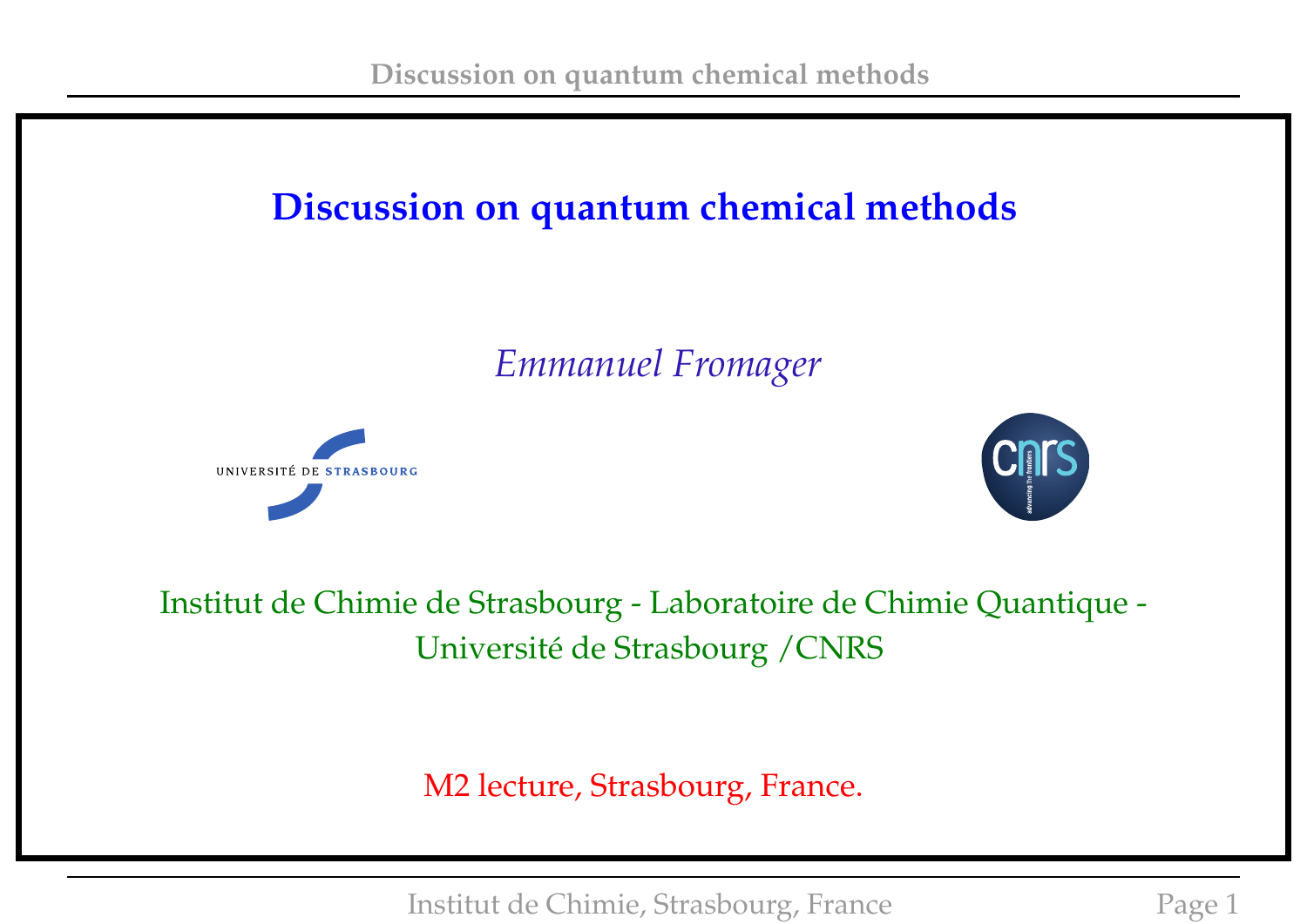- What is the Born–Oppenheimer approximation ? Are the nuclei treated in classical mechanics within such an approximation ? How are vibrational energies and electronic energies related ?
- What is the key idea underlying the Hartree–Fock (HF) approximation ? What is the definition of the correlation energy? Is FCI exact ?
- What are the main differences between the first and second quantization formalisms ? How is the Pauli principle formulated in second quantization ?
- What is the main difference between variational and non-variational quantum chemical methods ?
- Explain why the HF method can be formulated as an orbital rotation problem. How can the HF orbitals be optimized? How can we verify in a CI calculation that the determinants are constructed from HF orbitals? If we perform the FCI calculation with different molecular orbitals [the KS orbitals, for example] without changing the atomic orbital basis, do we obtain a different FCI energy?
- What are the various strategies used in wavefunction theory for modelling dynamical electron correlation ? What are the advantages and drawbacks of theses strategies ?
- In MP2, which excitations contribute to the energy through second order?
- What is the motivation for using a Coupled-Cluster (CC) ansatz for the wavefunction?
- Is there a difference between CISD and CCSD for a two-electron system ?